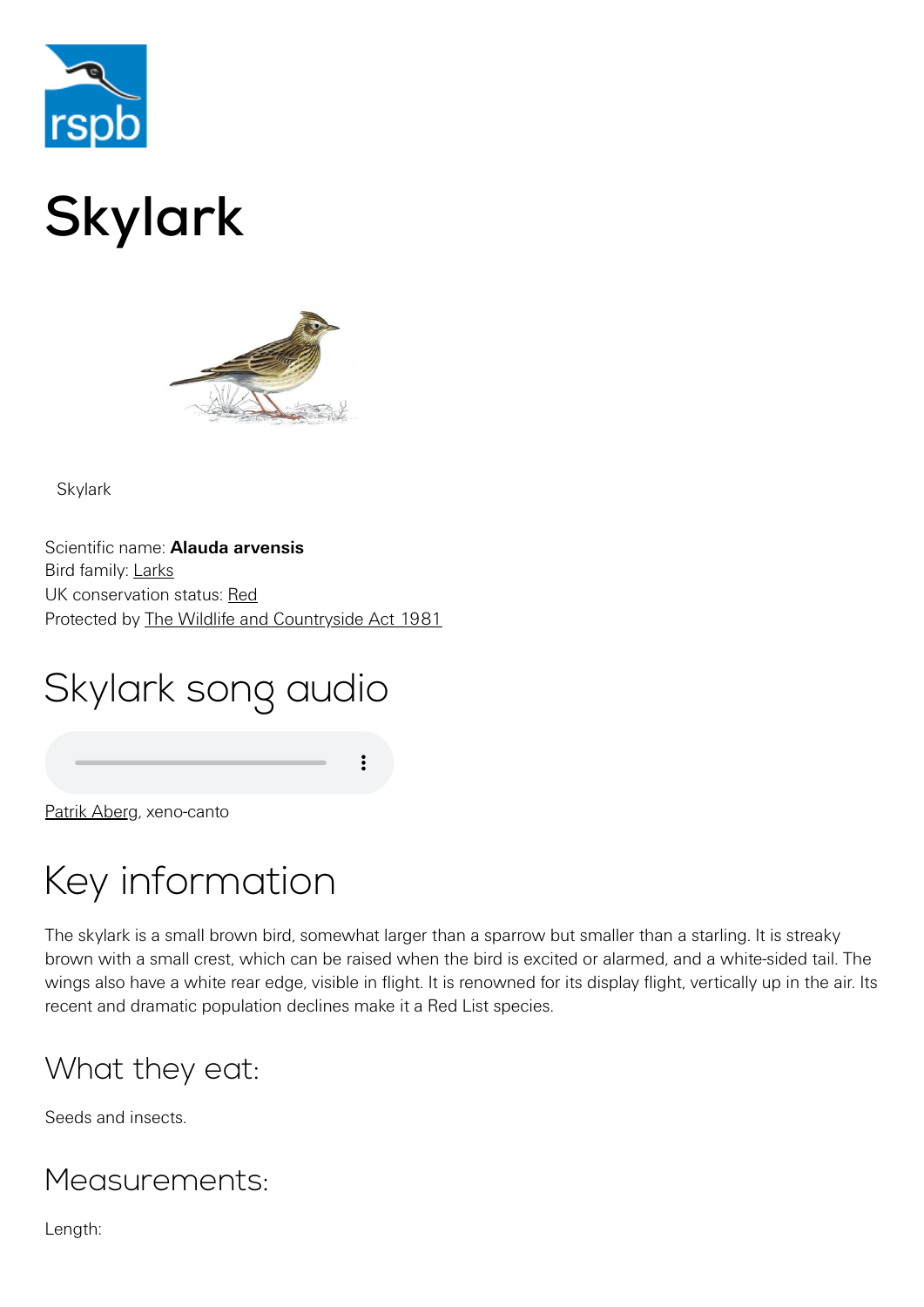18-19cm Wingspan: 30-36cm Weight: 33-45g

#### Population:

U. 600,000 territuries under of pairs breeding annually. UK wintering is the number of individuals present from October to March. UK passage is the number of individuals passing through on migration in spring and/or autumn.  $b$  reeding: Identifying features:

### **Skylark**

Feather colour: Black Brown Cream/buff Leg colour: Pink Beak: Black Brown Short Medium thickness Natural habitats: Farmland Grassland Heathland Marine and intertidal Upland

#### Similar birds:

**[Woodlark illustration](https://www.rspb.org.uk/birds-and-wildlife/wildlife-guides/bird-a-z/woodlark/)** Woodlark [Corn bunting](https://www.rspb.org.uk/birds-and-wildlife/wildlife-guides/bird-a-z/corn-bunting/) Corn bunting Meadow pipit [Meadow pipit](https://www.rspb.org.uk/birds-and-wildlife/wildlife-guides/bird-a-z/meadow-pipit/)

### Where and when to see them

Skylarks are found everywhere in the UK. Likes open countryside, from lowland farmland to upland moorland. Often inconspicuous on the ground, it is easy to see when in its distinctive song flight.

\* This map is intended as a guide. It shows general distribution rather than detailed, localised populations. Resident Passage Summer **Winter** Skylark distribution map Skylarks can be seen all year round. This bird can be seen in the UK in: jan feb mar apr may jun jul aug sep oct nov dec